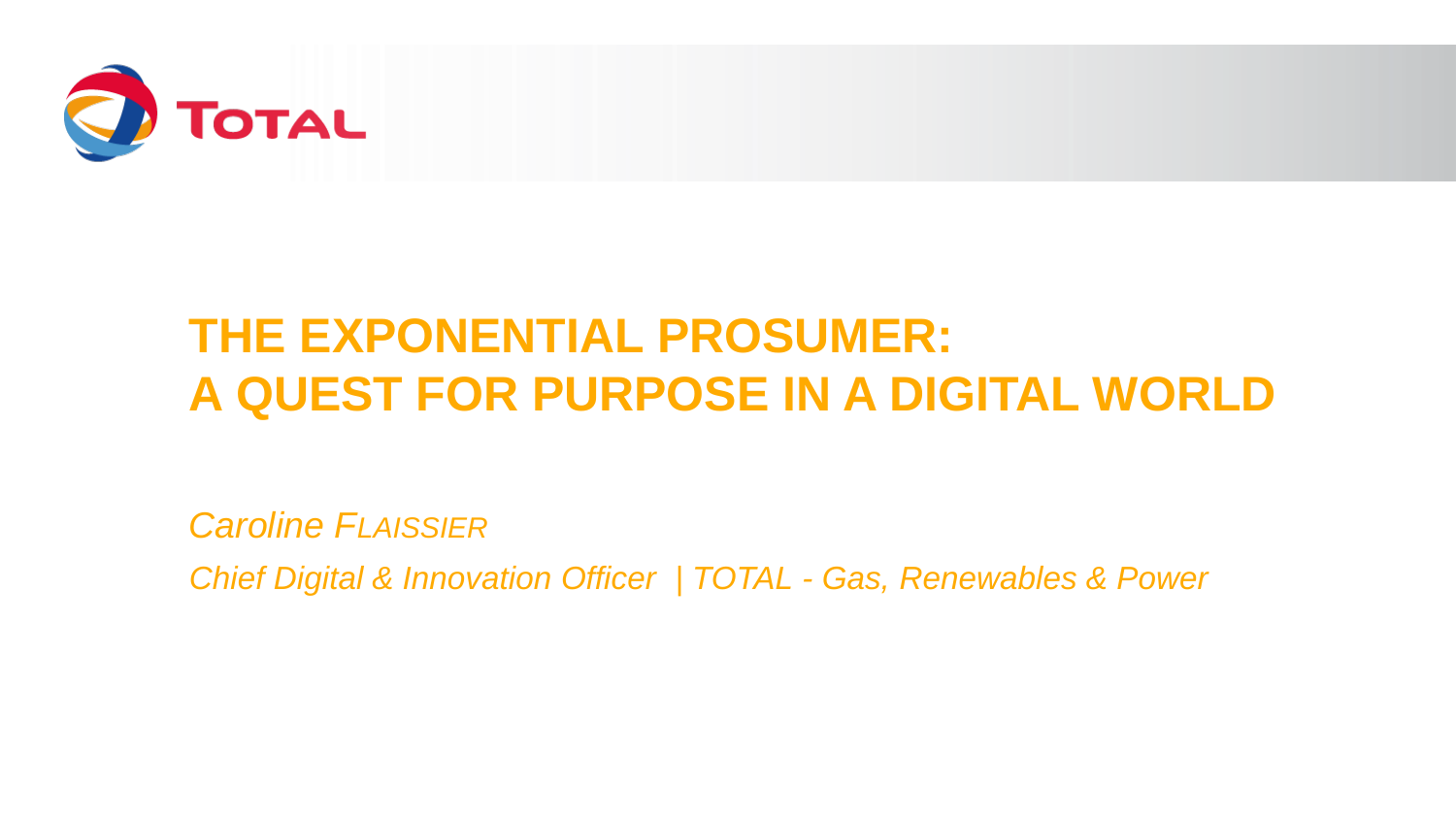## **EVER MORE CONNECTED CUSTOMERS**

**78% of users check their phones less than 15' after waking up**

**52% of users check their phones less than 5' before sleep**

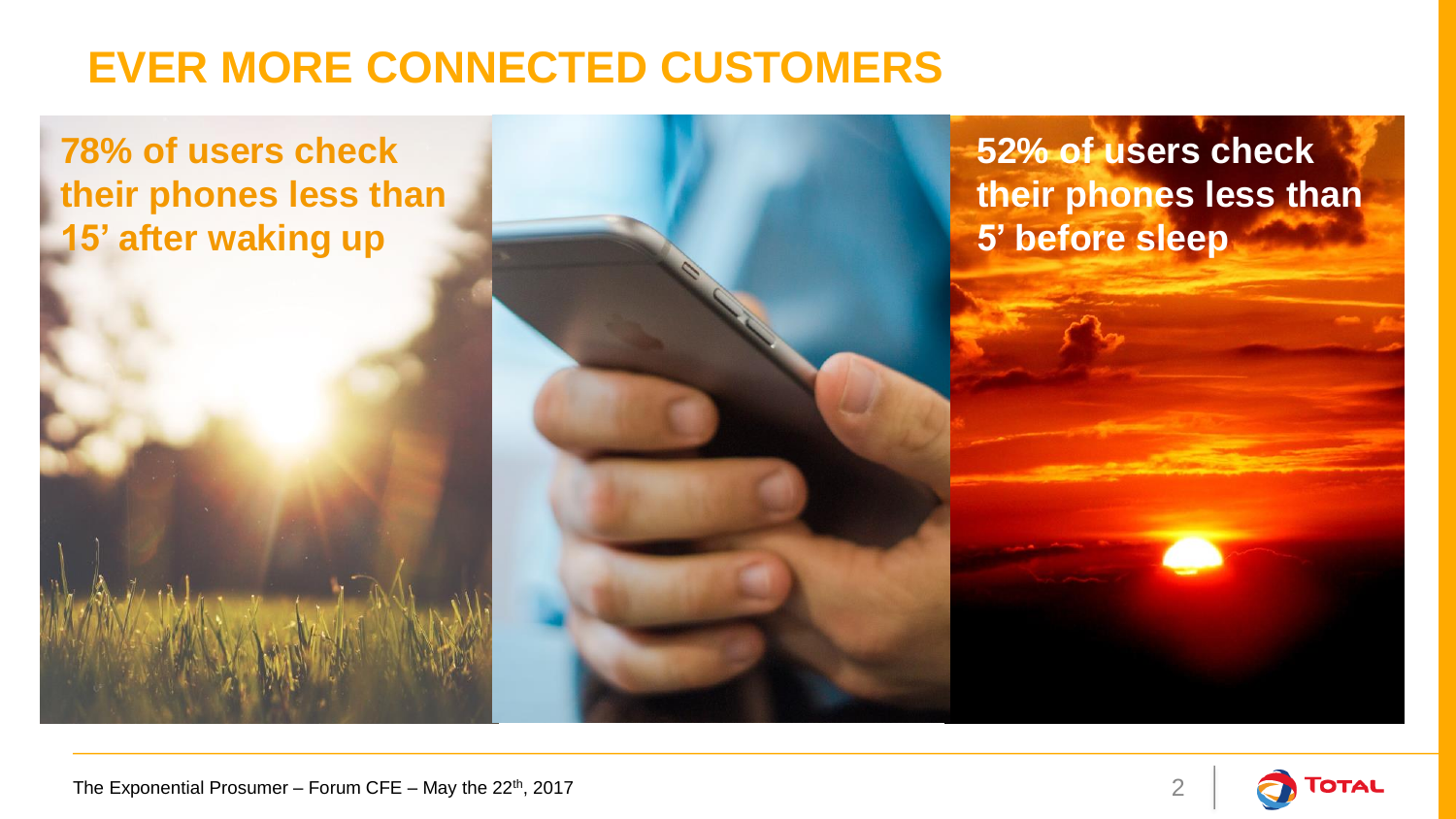## **MARKETING & CUSTOMER RELATION STANDARDS ARE NOW SET BY DOMINANT DIGITAL COMPANIES**



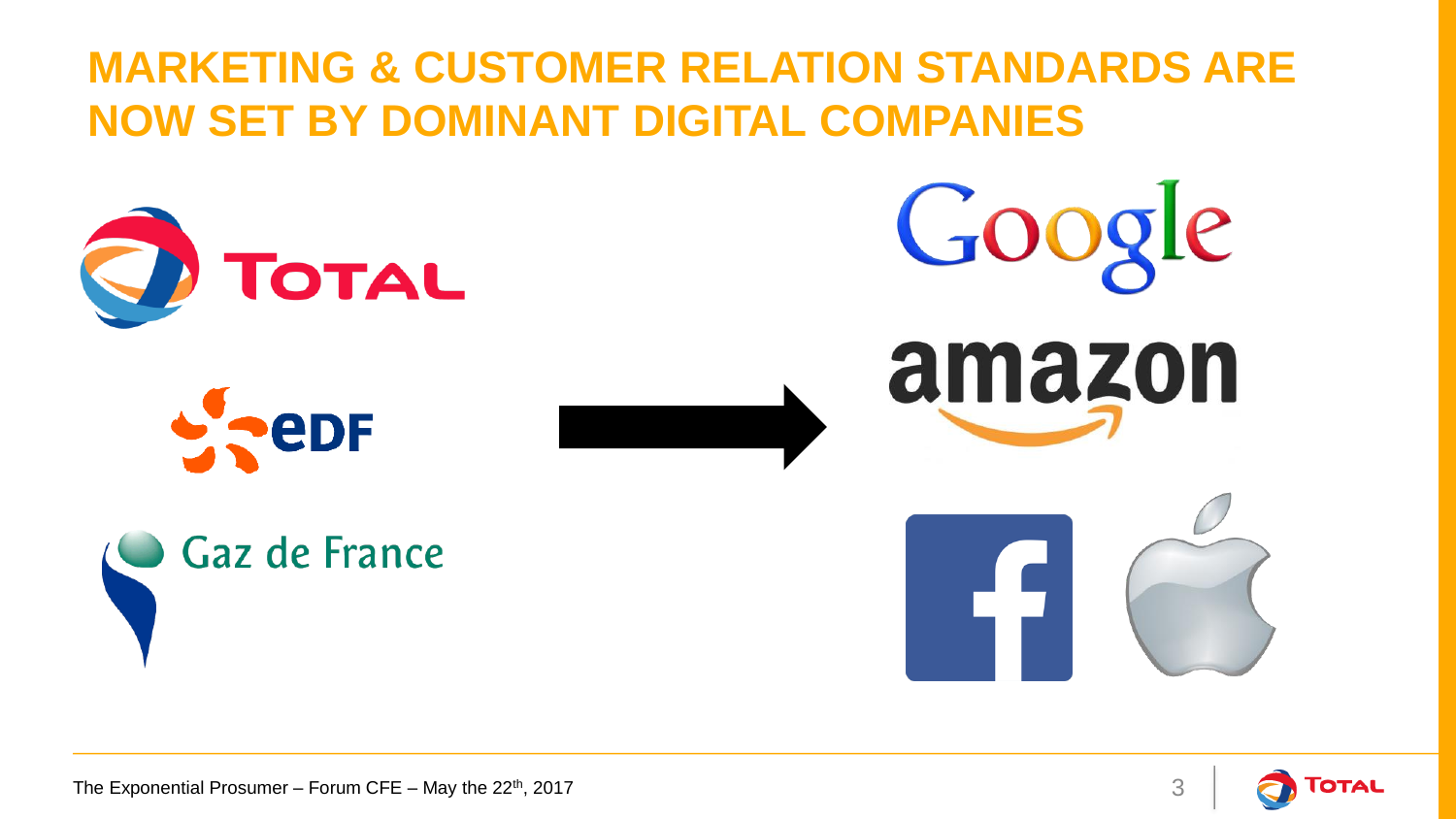## **TRADITIONAL COMPANIES HAVE A HARD TIME ADAPTING**

### **Retail customer satisfaction in the UK**

From 78% in 2013…



#### … to 53% in 2014

### **Customer experience DOES matter**

But

49%

of execs believe customers will switch brands due to poor CX1 89%

of customers say they have switched because of poor  $CX<sub>2</sub>$ 

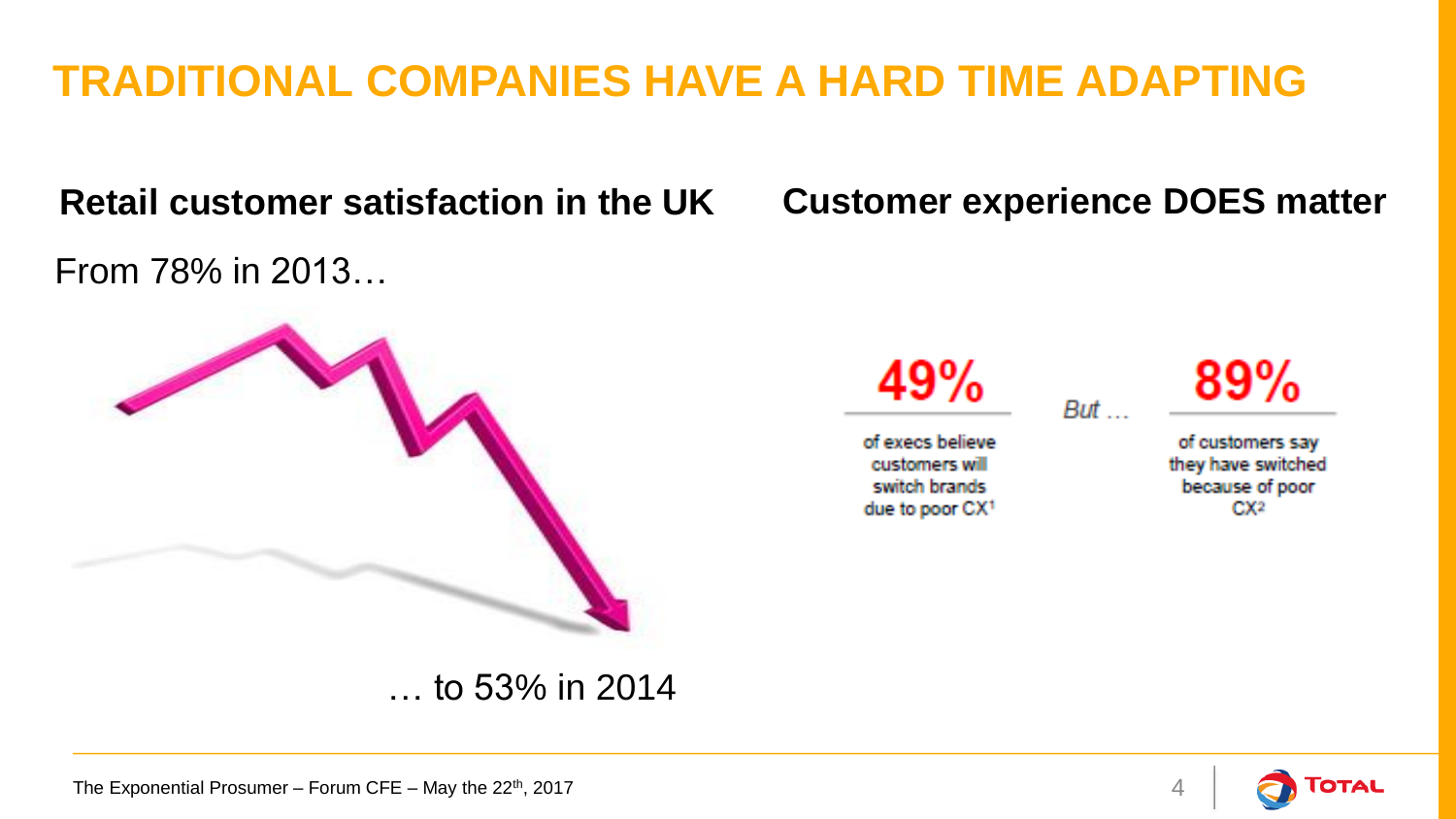### **CUSTOMERS' EXPECTATIONS ARE HIGHER THAN EVER**



Готац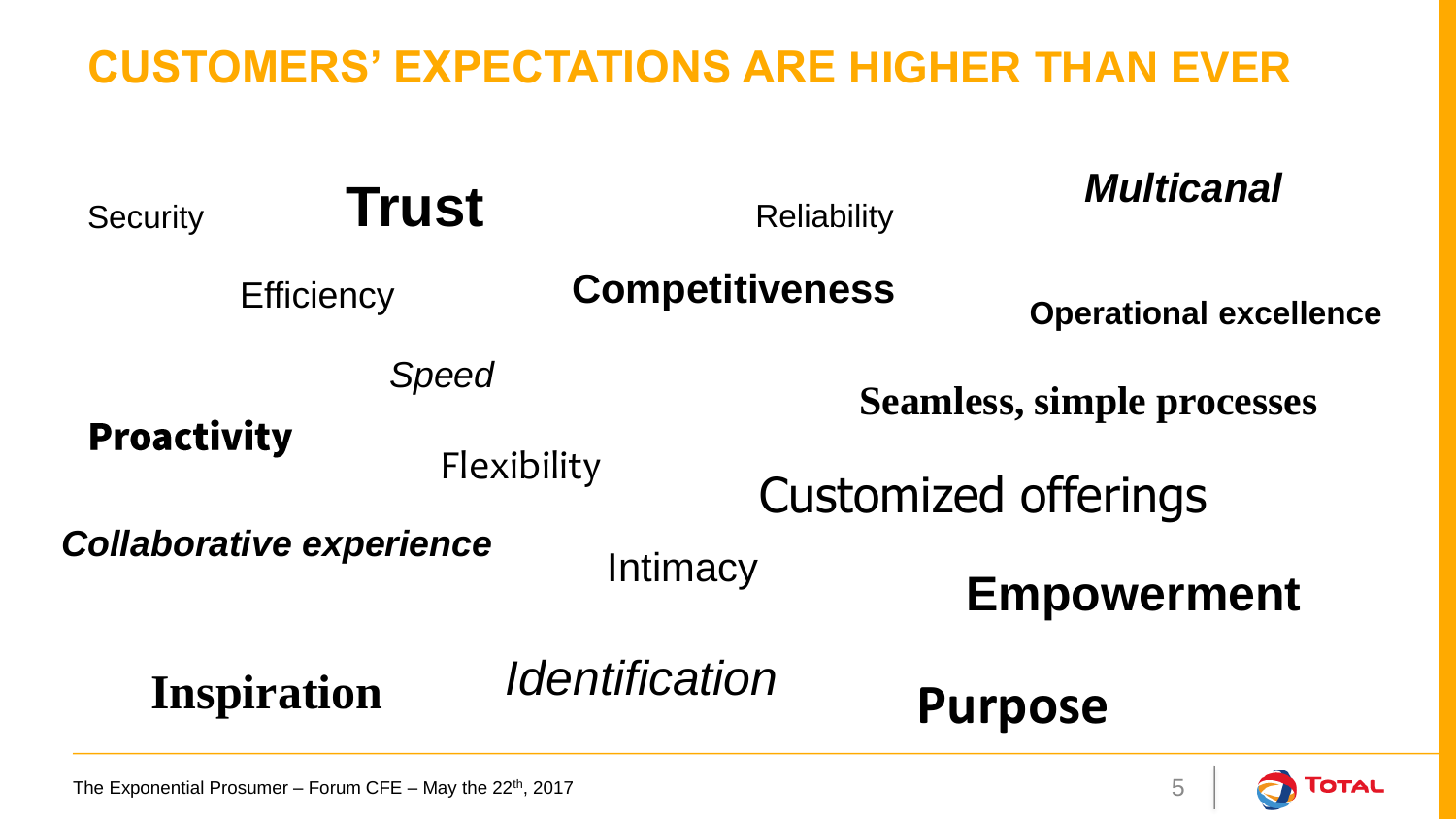## **TOWARDS THE RULE OF PURPOSE-DRIVEN COMPANIES?**



The Exponential Prosumer – Forum CFE – May the  $22<sup>th</sup>$ , 2017 6

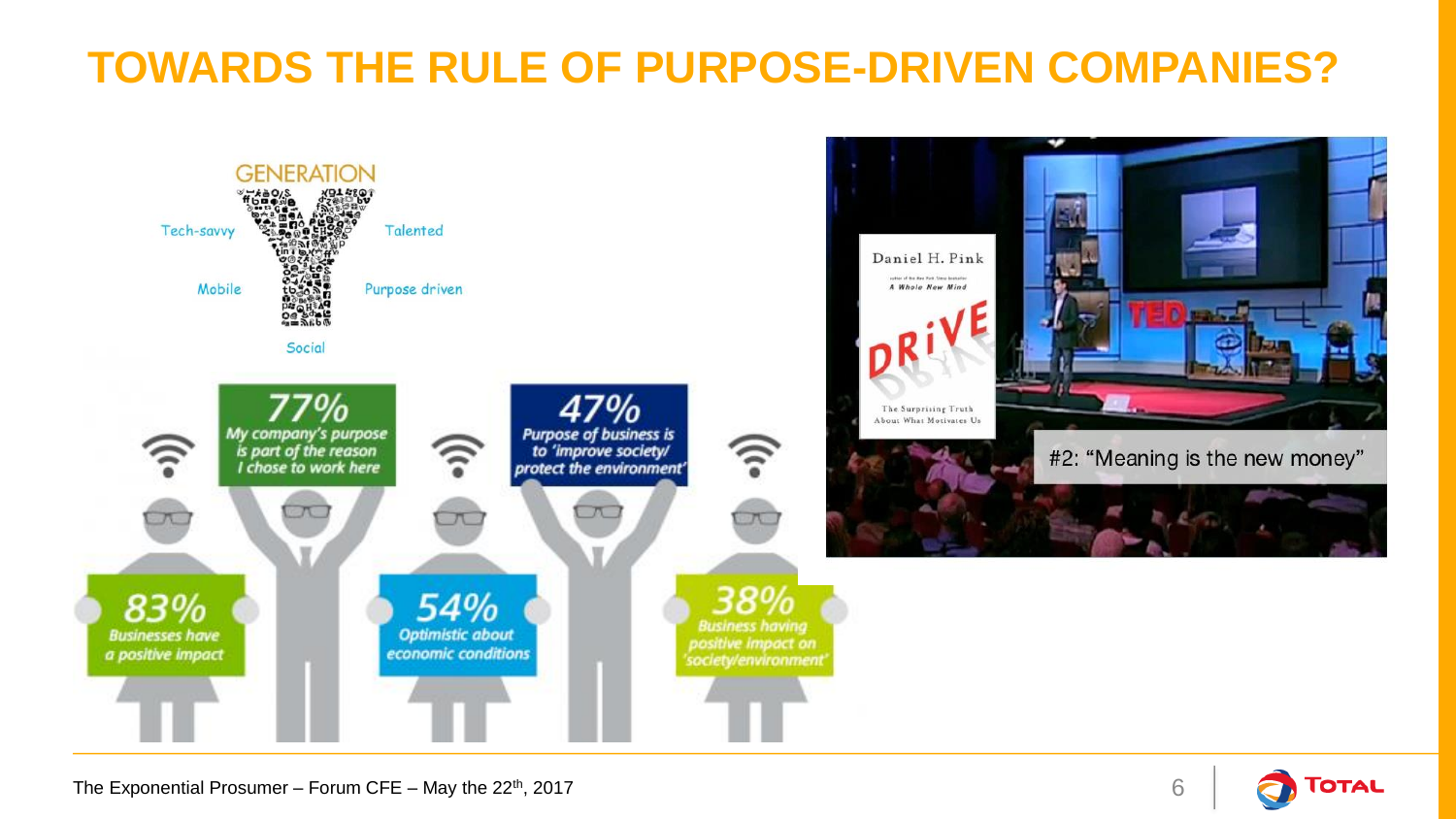### **IN A WORLD MADE TRANSPARENT, THE INSIDE MUST BE ALIGNED WITH THE OUTSIDE**



Flatter corporate organizations **Transversality** New management practices Increased openness

**Ecosystems**